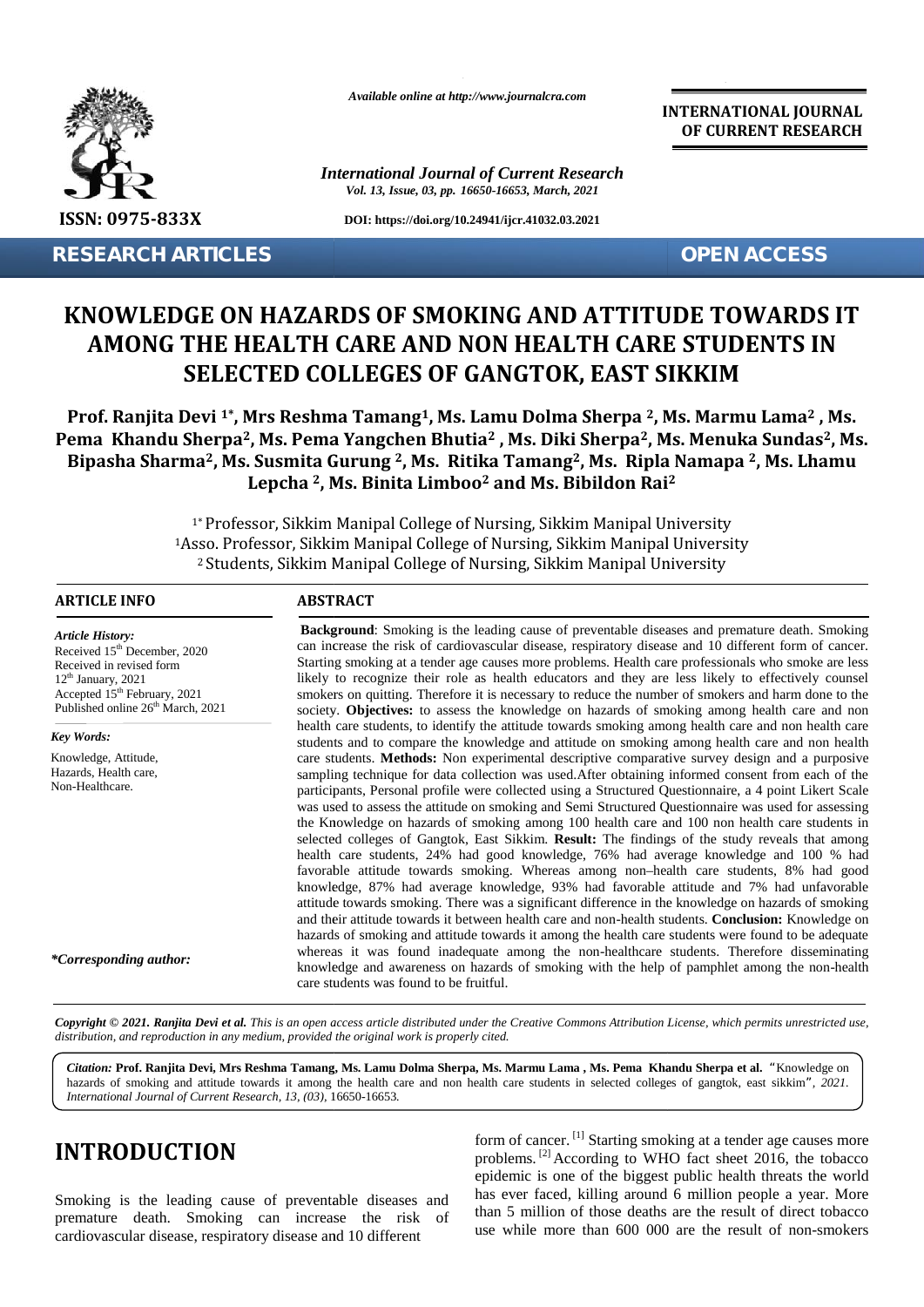being exposed to second-hand smoker. Nearly 80% of the more than 1 billion smokers worldwide live in low- and middle-income countries, where the burden of tobacco-related illness and death is heaviest. [3] The 2009-2010 India Global Adult Tobacco Survey conducted among population of 69,296 which showed that tobacco smokers are 14% out of which 24.3% are males and 2.9% are females. Among daily tobacco users 60.2% consumed tobacco within half an hour of waking up. About 5 in 10 adults (52.35%) were exposed to second hand smoke at home and 29% at public places. <sup>[4]</sup> A study was conducted in Greece, a total of 1205 (269 medical and 936 non medical) students participated. Of these, 47% reported being current smokers (35% among medical student) and 30% of the smokers had already started smoking at the age of 16 years. A better knowledge of harmful effects showed a strong association with non smokers. Although non medical students exhibited a greater possibility to be a smoker, awareness of harmful effects among medical students was not as significant as a factor against smoking as compared with non medical students.<sup>[5]</sup>

Today smoking culture includes a sub population of smokers called social smokers. These are people who use tobacco in more social activities and find it essential for socializing rather than using tobacco on a regular basis. Social smokers don't believe that they are addicted to smoking or worried about the social acceptability of their smoking habits.  $[6]$  A study was conducted on the awareness, attitude and practice of smoking among 900 medical sciences and non medical sciences students at Taif University, Taif, Saudi Arabia. The findings showed that the prevalence of smoking among students in the non medical science college is slightly higher (21%) as compared with those in the medical colleges (19.20%). It also showed that the rate of smoking was higher among males (29.4%) than females (11.4%). <sup>[7]</sup> Health care professionals who smoke are less likely to recognize their role as health educators and they are less likely to effectively counsel smokers on quitting. <sup>[8]</sup> Therefore it is necessary to reduce the number of smokers and harm done to the society. Thus as a investigator we had assessed on the knowledge and attitude aspects of health care and non health care students regarding smoking so as to bring health awareness among them.

# **MATERIAL AND METHODS**

A non-experimental descriptive comparative survey design was undertaken among 100 health care and 100 non-healthcare students studying at Sikkim Manipal Institute of Medical Sciences and Sikkim Government College of Gangtok, East Sikkim, India respectively. A purposive sampling technique was used for data collection. Inclusion criteria were undergraduate students who were willing to participate in the study and undergoing B.Sc Nursing and MBBS courses and undergraduate students who were willing to participate in the study and undergoing general courses such as Zoology and Botany from selected colleges in Gangtok, East Sikkim. Exclusion criteria were students undergoing courses other than B.Sc Nursing, MBBS, Zoology and Botany from selected colleges on Gangtok, East Sikkim. Permission for the study was obtained from the Principal Sikkim Manipal College of Nursing and the Institutional Ethics Committee. After obtaining informed consent from each of the participants data were collected from  $13<sup>th</sup>$  to  $18<sup>th</sup>$  March, 2017. Personal profile were collected using a Structured Questionnaire (Proforma), a 4 point Likert Scale was used to assess the attitude towards hazards of smoking and Semi Structured Questionnaire was used for assessing the knowledge on hazards of smoking. The research variable were Knowledge on hazards of smoking and Attitude towards it. Descriptive and inferential statistics were used for analysis.

# **RESULTS**

**Findings related to demographic data:** Among 200 participants, (100 each from health care and non-health care students) , 107 (58%) students belong to the age group of 15- 20 years, 114 (57%) were Hindu, 65 (32.5%) were residing with parents, Regarding parental education, among health care students majority (43%) of fathers were graduate and 54(54%) of mothers were undergraduate, whereas among non-health care students majority 73 (73%) of fathers and 83(83%) mothers were undergraduate. Among health care students majority 61(61%) of fathers were Government employed and 56(56%) of mothers were housewives. Among non-health care students majority 51(51%) of fathers were Government employed and 64(64%) mothers were housewives. Among health care students majority 35(35%) had monthly income of Rs  $\alpha$  40000/- whereas among non-healthcare students majority 37(37%) had only Rs <10000/- income per month. Regarding smoking habits, 6(6%) health care and 11(11%) non-health care students used to smoke.

**Findings related to knowledge among health care and non health care students:** The figure 1 shows that among health care students, 24% had good knowledge and 76% had average knowledge whereas among non –health care students, 8% had good knowledge, 87% had average knowledge and 5% had poor knowledge.

**Findings related to attitude among health care and non health care students:** The figure 2 indicates that among 100 health care students, 100 % had favorable attitude and 0% had unfavorable attitude whereas among non-health care students, 93% had favorable attitude and 7% had unfavorable attitude.

**Findings related to comparison between knowledge and attitude among health care and non health care:** The figure 3 shows a significant difference in the knowledge on hazards of smoking and their attitude towards itbetween health care and non-health students. Health care has high knowledge and favorable attitude as compare to non-health care students. The data presented in Table.1 shows no significant association of knowledge with selected demographic variables. The data presented in Table 2 shows no significant association among health care students whereas it shows significant result among non-health care students which include Father occupation, Previous source of information and do you smoke.

# **DISCUSSION**

In this present study majority had Good knowledge (24%) and favorable attitude (100%)on health care and Good Knowledge (8%) and favorable Attitude (93%) on non-health care students which was supported by descriptive study on "Knowledge and Attitude Regarding Cigarette Smoking Among UG students" where there was no association between knowledge and attitude regarding cigarette smoking. [8] In this present study the smoking behavior among health care students (6%) and non health care students (11%) which was supported by cross sectional comparative study on "Comparison of Smoking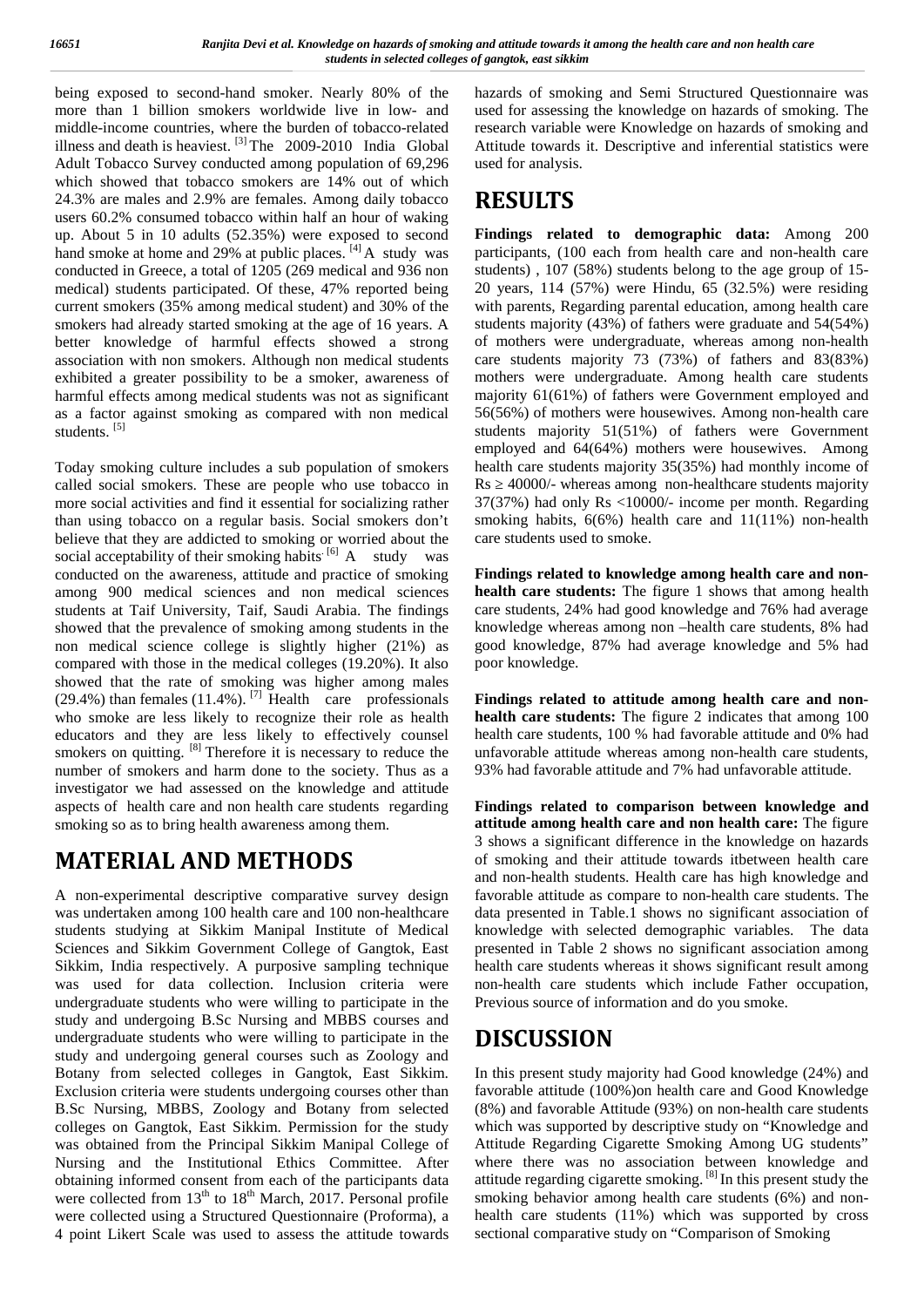

**Fig. 1. Bar graph showing Knowledge score of health care students and non-health care students**



**Fig. 2. Bar graph showing comparison between attitude among health care and on-health care**



**Fig 3: Percentage showing comparison between knowledge and attitude among health care and non-heath care students**